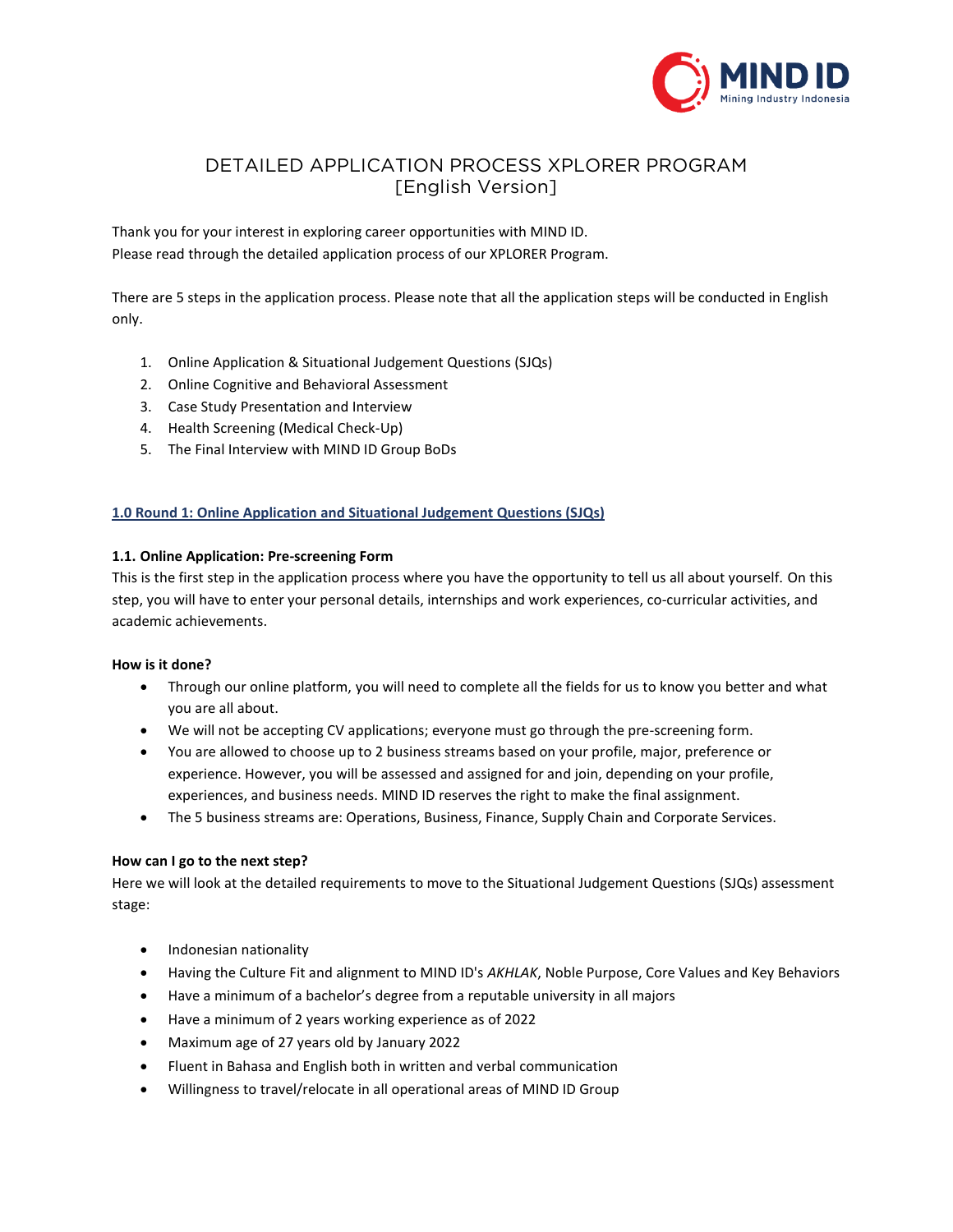

# **How long will this step take?**

- Filling out and completing the form should take approximately 10-15 minutes.
- The application starts on Monday, May 30, 2022, and closes on Friday, June 24, 2022.

### **1.2 Situational Judgement Questions (SJQs) Assessment**

Situational Judgement Questions (SJQs) are designed based on real-life workplace situations that reflect MIND ID's Culture. You are required to respond to what you would do for each situation by selecting from proposed possible actions.

### **How is it done?**

- Through our online platform if only you pass the minimum requirements for the pre-screening.
- 10 situations will be shared, and you must choose the most appropriate action among the 3 given choices.

### **How can I go to the next step?**

- The passing score to move on to the next stage, Online Assessments, is 80% and above.
- Only shortlisted applicants will be contacted for the next round via email in approximately 14 working days (after hiring period).

### **How long will this step take?**

• The SJQs assessment should take you approximately 10 – 15 minutes.

# **2.0 Round 2: Online Cognitive and Behavioral Assessment**

Online cognitive and behavioral assessments consist of (2.1) Cognitive Game-based Assessments and (2.2) Behavioral Assessments.

# **2.1 Cognitive Game-based Assessments**

Our game-based, fun yet engaging assessments are unique to XPLORER and help us to determine if the program is a good fit for you. The objectives of these assessments are to test your cognitive ability, numerical ability, creative problem-solving skills and basic verbal language.

### **How is it done?**

- The applicants who pass the pre-screening and SJQs will be invited to take the Online Assessments.
- This activity will be through our online platform and there will be six small games that you have to complete.

### **How can I go to the next step?**

- To move to the next stage, Behavioral Assessments, you have to complete the Cognitive Assessments and are in the Top 20% of all exam finishers.
- Only shortlisted applicants will be contacted for the next round via email.

# **How long will this step take?**

• The Cognitive Assessments should take you around 30 – 45 minutes to complete.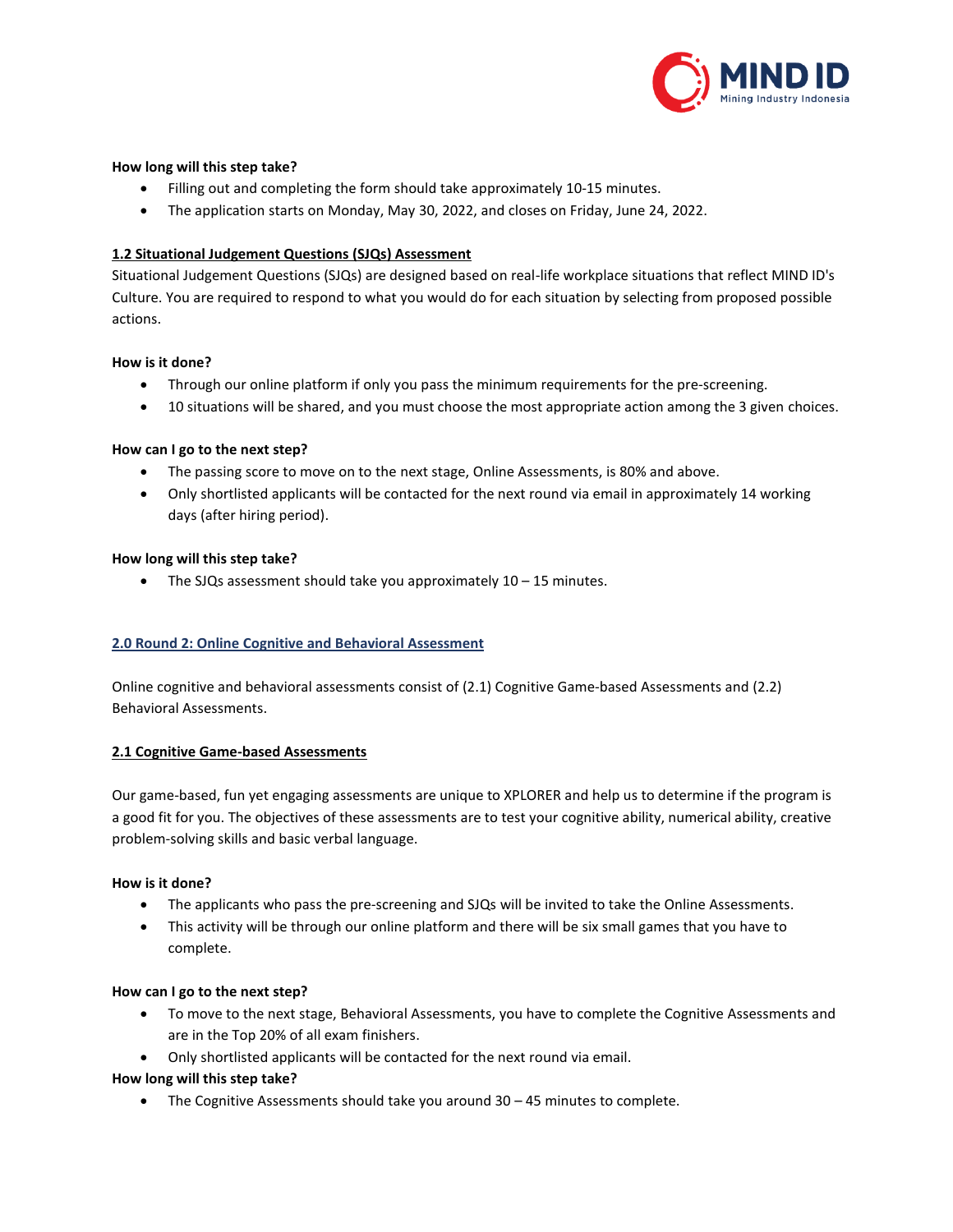

- You should complete the six small games in one go and are not allowed to stop during the assessments.
- However, you will have 5 working days to finish the Cognitive Assessments once invited, so please be sure to devote time for this!

### **2.2 Behavioral Assessments**

The objective of the behavioral assessments is to assess your behavioral competencies and motivation. In this assessment, you will be given a series of Likert scale-based questions, you must distribute 6 points among the statements that embody personal traits that you relate to the most.

### **How is it done?**

- Only the applicants who are in the Top 20% of Cognitive Game-based Assessments will be invited to take the Behavioral Assessments.
- This assessment will be through our online platform.
- You will be given a self-rated questionnaire to which you have to allocate points among the given statements, depending on how much it relates to you personally.

### **How can I go to the next step?**

- The Behavioral Assessments will assess behavioral competencies and motivational fit.
- You must complete the Behavioral Assessments and are in the Top 15% of all exam finishers to move to the next round - Case Study Interviews.
- Only shortlisted applicants will be contacted for the next round via email in approximately 14 working days (after hiring period).

### **How long will this step take?**

- Completing the Behavioral Assessments should take you around 40 minutes.
- You should complete the assessments in one go and are not allowed to stop during the assessments.
- However, you will have 5 working days to finish the Behavioral Assessments once invited through email.

### **3.0 Round 3: Case Study Presentation and Interview**

At this point, you will go through a case study challenge where your technical knowledge, competencies communications skills, analytical thinking skills and problem skills will be assessed. This process helps us to evaluate whether you are the talent we are looking for and fit into our XPLORER Profiles.

### **How is it done?**

- There are two parts to the Case Study Interviews: Case Study Presentation and the Behavioral Interview
	- o Case Study Presentation
		- You will be invited to the Case Study Presentation 2 days prior to your schedule.
		- You will then be given a case study, and you must create a presentation and proposal to address the challenge in the case study.
		- **■** During the presentation, you will be given 15 minutes for your presentation, followed by a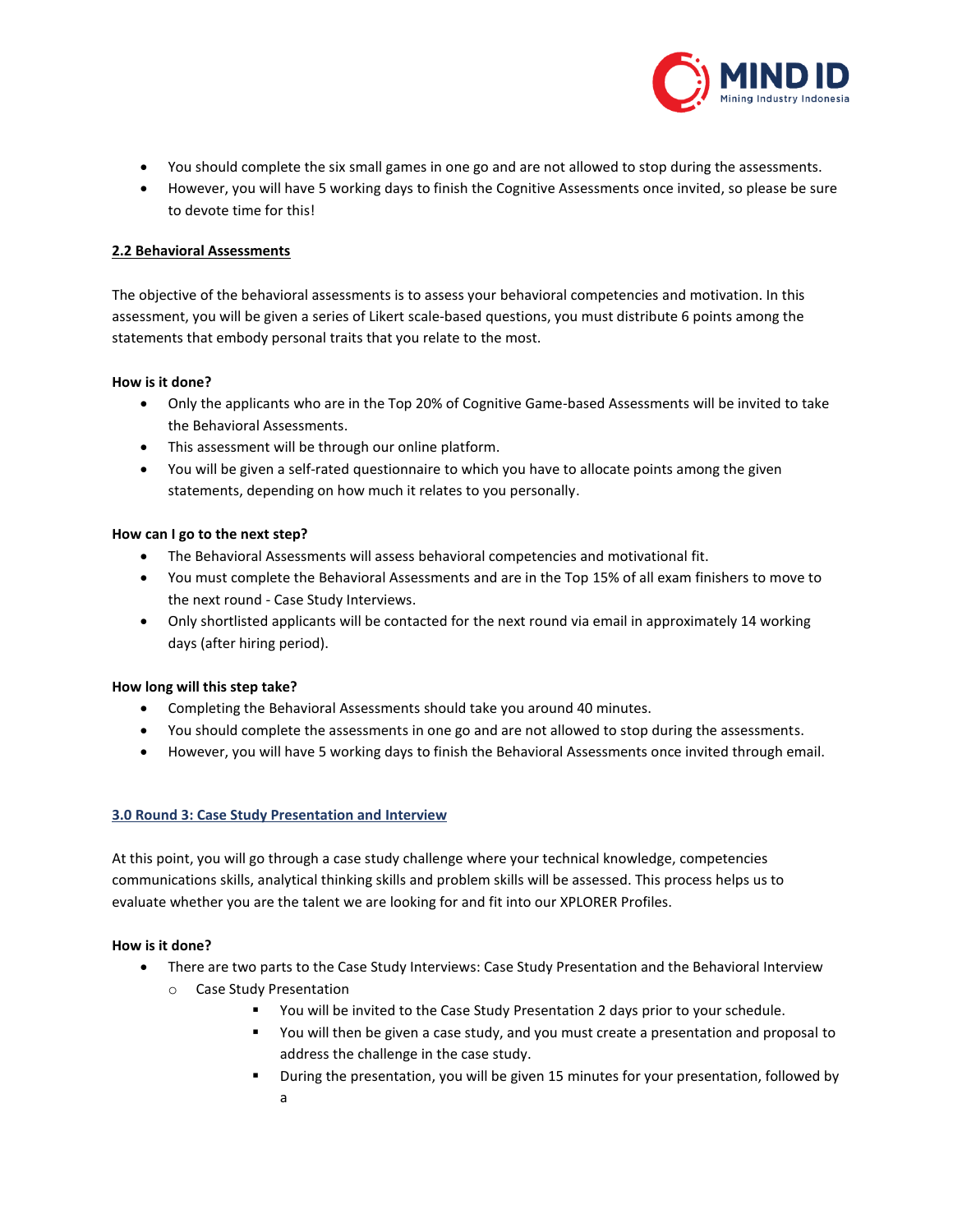

45-minute Q&A where our panel members will ask questions about your presentation.

o The panel consists of representatives from the stream you are being assessed for and from our HR department.

### **How can I go to the next step?**

- The objective of this round is to assess your problem-solving skills, logical and creative thinking, oral communication, and business knowledge.
- Only shortlisted applicants will be contacted for the final interview via email in approximately  $7 10$ working days (after hiring period).

### **How long will this step take?**

- A total of 60 minutes for the interview
	- o Case Study Presentation and Q&A: 60 minutes.

# **4.0 Round 4: Health Screening (Medical Check-Up)**

Only shortlisted applicants for the final interview are invited for the medical check-up. This is a mandatory step in our application process to assess your physical and medical suitability for the XPLORER role and determine if a preexisting condition might take the applicants vulnerable to health risks related to the job or if the health risks of the job would worsen an existing health condition. Medical check-up is at MIND ID's cost and discretion.

# **5.0 Round 5: The Final Interview with MIND ID Group's BoDs**

This is the final stage of the process. Our leaders would like to get to know you better and give you a chance to ask them questions.

### **How is it done?**

- A 45-minute in-depth conversation will be conducted together with a selected BOD member and Human Capital Team representative.
- A few interview questions regarding your background, experiences and leadership competencies will be asked.
- As one of the finalists, you will be given the opportunity to ask our BOD member questions.

### **How can I succeed in this round and be offered the XPLORER role in MIND ID?**

- The objective of this final interview is to understand you better as an individual, hence your characters, leadership competencies and behaviors will be assessed along with the output from the previous rounds (starting from pre-screening, SJQs, online assessments and case study interview).
- The decisions will be discussed and processed by our XPLORER program committee.

### **How long will this round take?**

• The entire in-depth interview will take approximately 45 – 60 minutes (depending on the conversation)